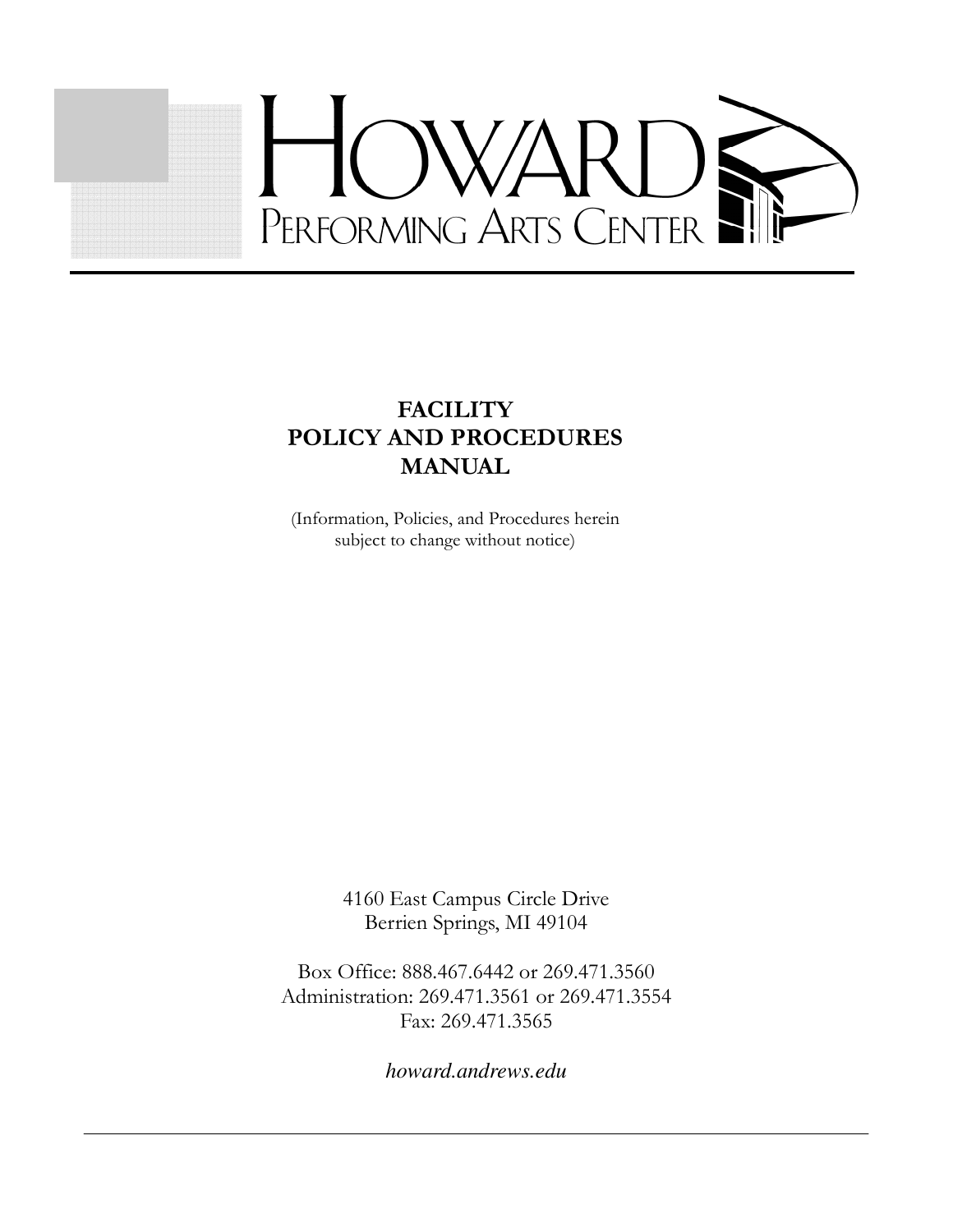### Howard Performing Arts Center Staff

Erica Slikkers Manager

Eileen McMillen Assistant Manager

#### Howard Performing Arts Center Steering Committee

David Faehner, Chair Keith Mattingly Erica Slikkers, Secretary Allan Mitchell Sharon Dudgeon Lawrence Schalk Carlos Flores Patricia Spangler Dick Ford

#### Purpose

The Howard Performing Arts Center is designed for the performance of music and complementary educational activities. As a resource for Andrews University and the southwest Michigan community, all presentation and content are to be appropriate to, consistent with the mission and morals of Andrews University, a church-related organization.

The goal of the Howard Performing Arts Center is to provide an environment where God is glorified in all things while providing music and artistic productions of the highest quality. All programming and content are to be positive in nature; uplifting and tasteful.

> Majestic God, our muse inspire, And fill us with seraphic fire. Augment our swells, our tones refine, Performance ours, the glory Thine.

> > *The Continental Harmony* Boston, 1794



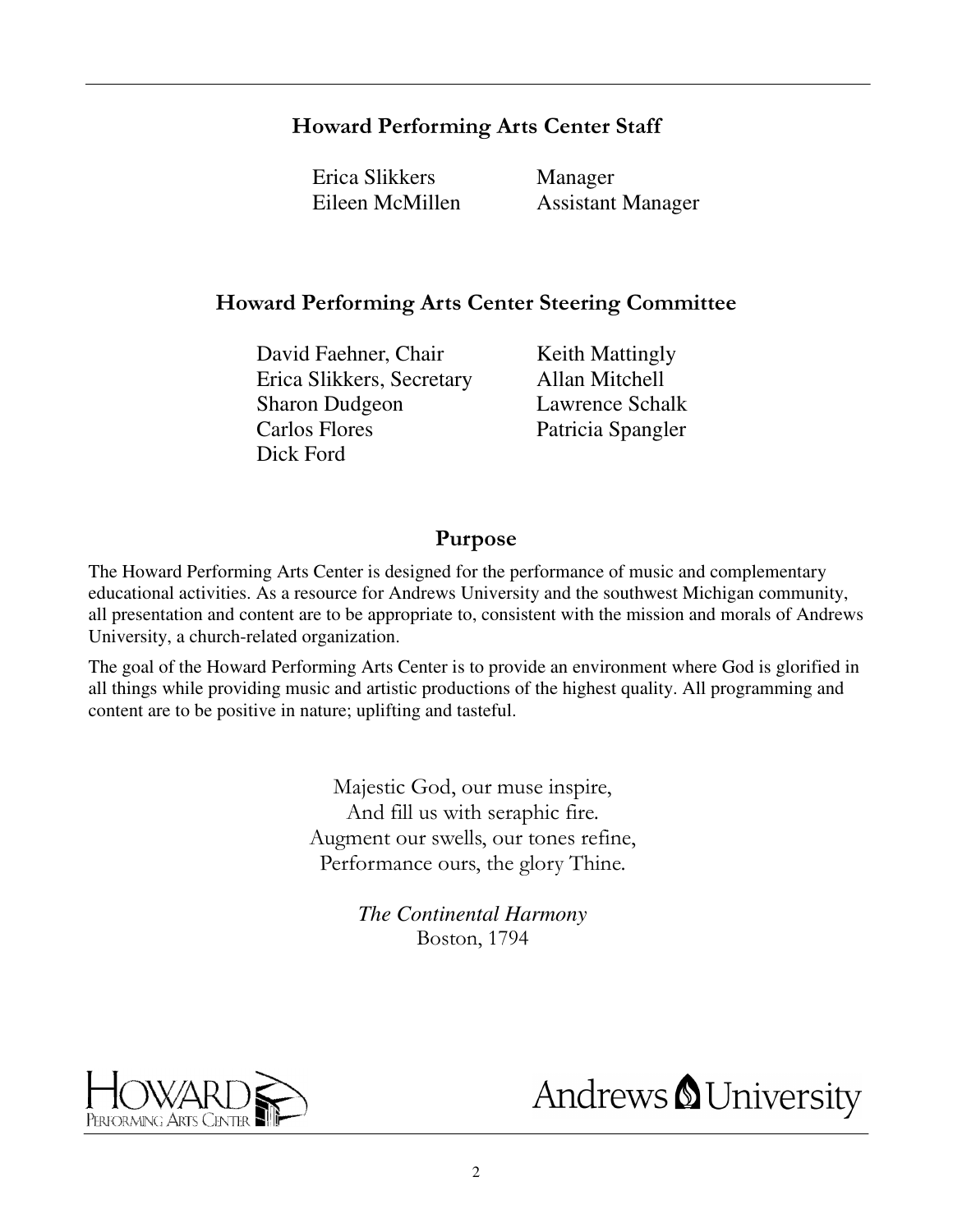# Table of Contents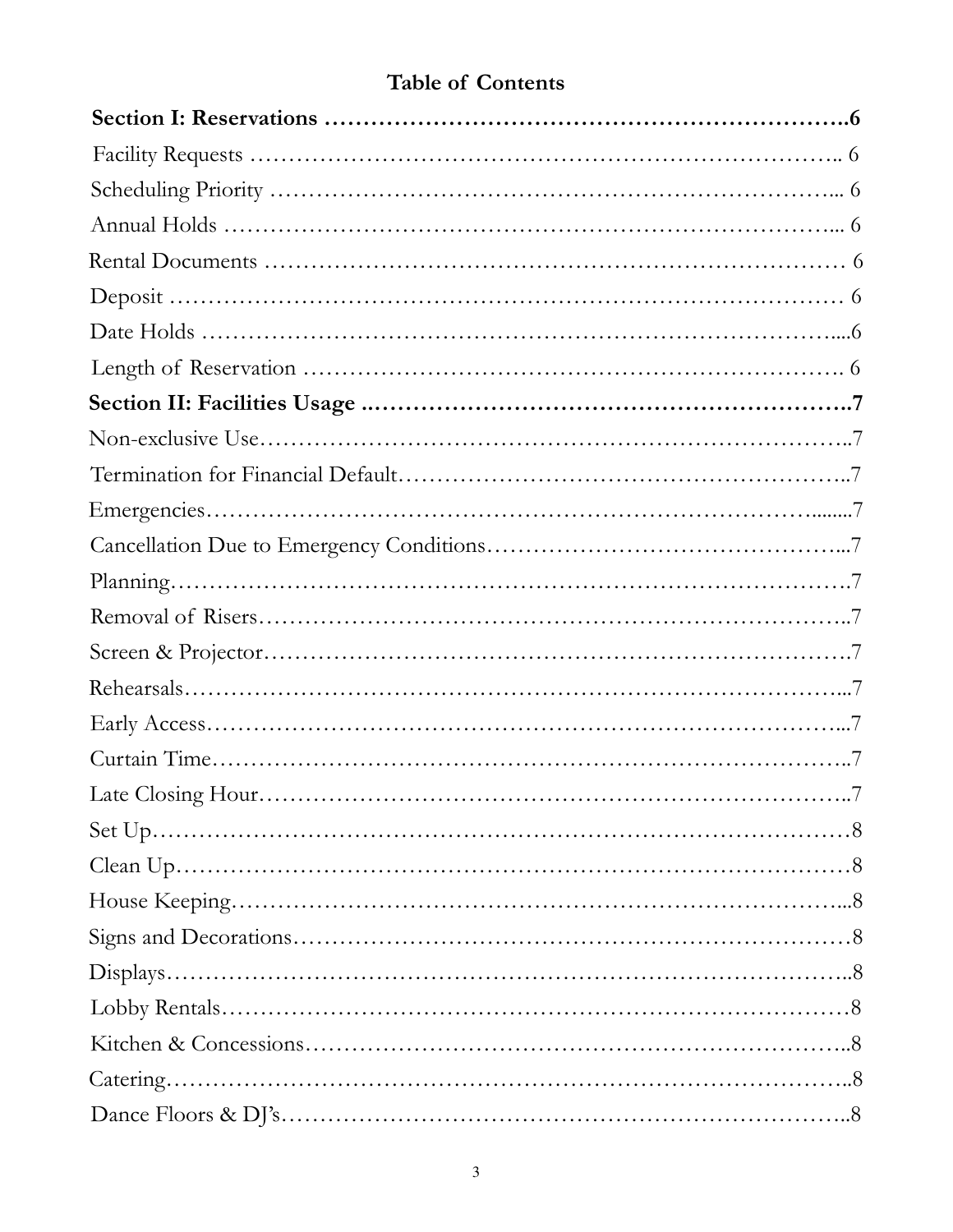## Table of Contents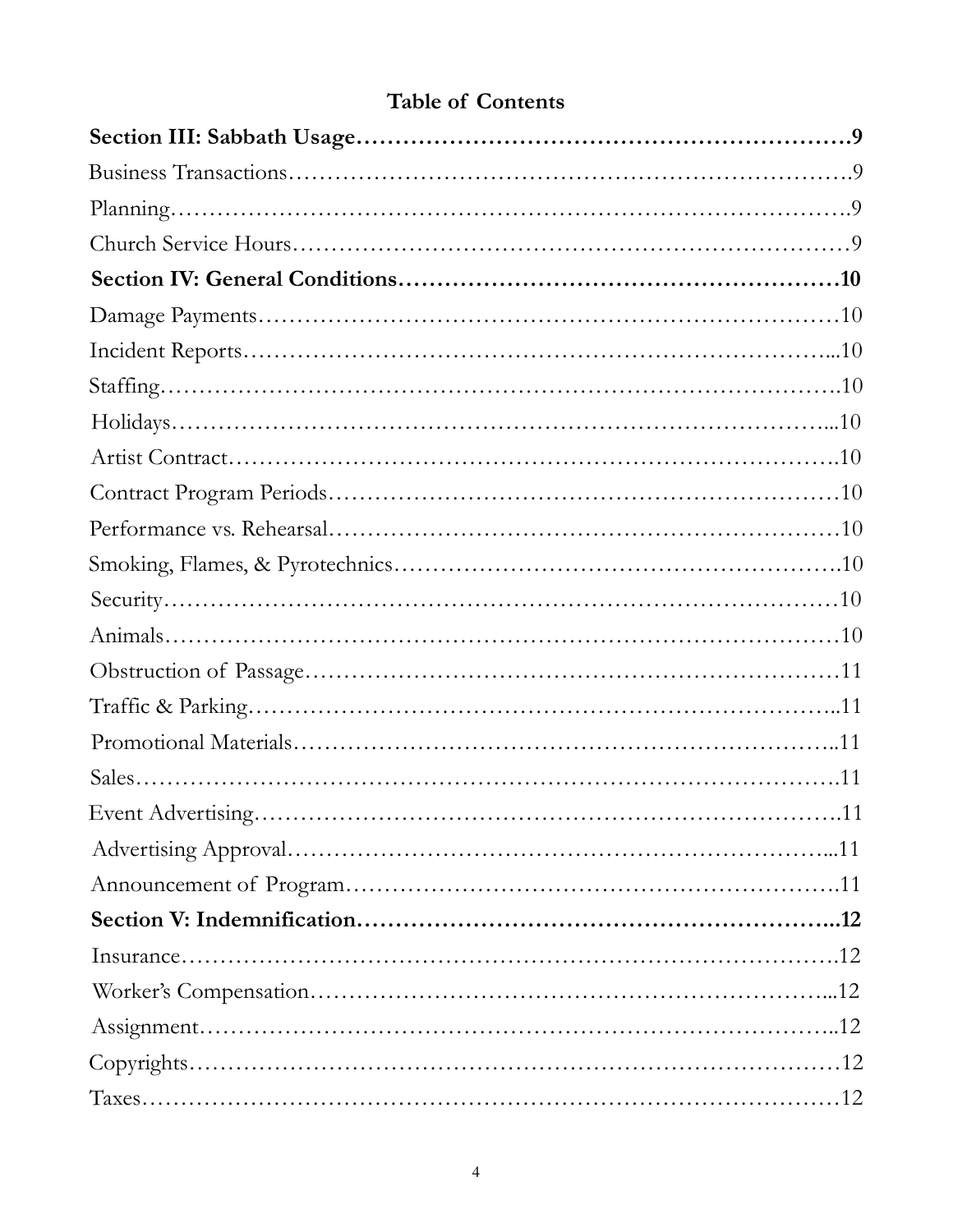## Table of Contents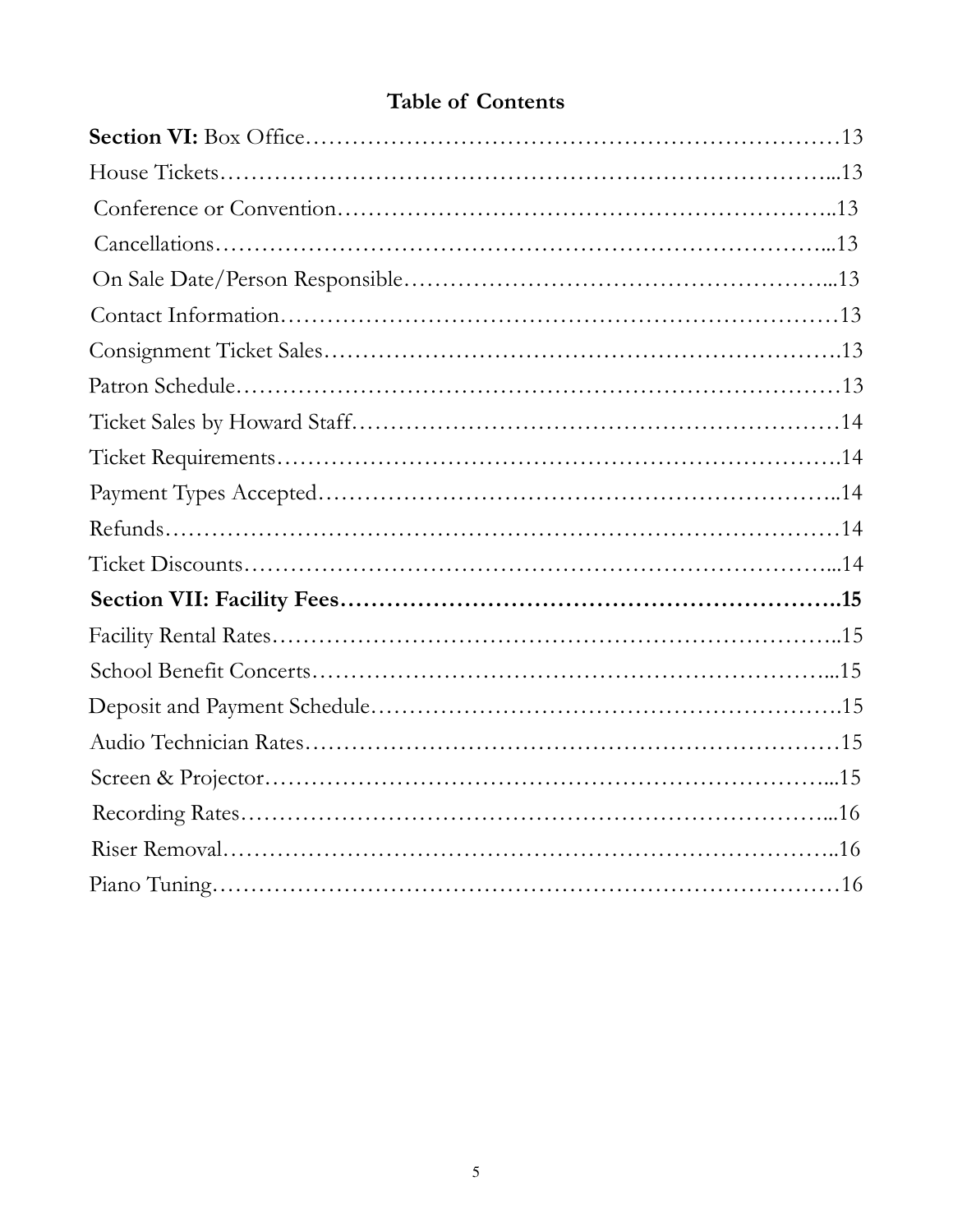<span id="page-5-0"></span>

| <b>SECTION I</b><br><b>RESERVATIONS</b> | <b>Facility Requests:</b> All requests for use of the Howard Center facilities,<br>a.<br>equipment, and technical assistance must be submitted in writing. Use of the<br>concert hall must be approved by the Howard Center Steering Committee.<br>Requests for dates, equipment, and staff assistance are subject to availability. In<br>general, a hold may be requested up to 12-18 months in advance of the event.                                                                                                                                                                                                     |
|-----------------------------------------|----------------------------------------------------------------------------------------------------------------------------------------------------------------------------------------------------------------------------------------------------------------------------------------------------------------------------------------------------------------------------------------------------------------------------------------------------------------------------------------------------------------------------------------------------------------------------------------------------------------------------|
|                                         | b. <b>Scheduling Priority:</b> The Howard Center has the right to schedule priority dates.<br>These dates may be placed on the Howard Center calendar in advance of any<br>other reservation. Events in the Hoard Center are scheduled in accordance with<br>the priority list below.<br>1. Andrews University Department of Music<br>2. Howard Center Presents series<br>3. Annual Holds<br>4. Andrews Academy/Ruth Murdoch<br>5. Village SDA<br>6. Berrien Springs Public Schools<br>7. All others                                                                                                                       |
|                                         | <b>Annual Holds:</b> An annual hold is a date or series of dates requested by a client<br>c.<br>of the Howard Center—typically traditional for the group—for which a<br>commitment for a period of years is granted. A client may also request an annual<br>hold for an event that they wish to make traditional. Annual Holds are placed in<br>priority on the Howard Center calendar immediately after Department of Music<br>and Howard Center Presents series priority dates. Annual holds are given<br>priority indefinitely so long as they are used continuously, subject to review by<br>Howard Center management. |
|                                         | i. <b>Scheduling Conflicts:</b> In requesting an annual hold the client and the Howard<br>Center recognize that as years go by specific dates and some holidays shift.<br>This may result in conflicting requests or a desire on the part of the client to<br>change their request for one or more years. The group with the longest,<br>continuously held annual hold will receive priority.                                                                                                                                                                                                                              |
|                                         | ii. <b>Requesting an Annual Hold:</b> Any client of the Howard Center, having an<br>established performance record, may request an annual hold. A client may<br>request an annual hold hiatus for one year while retaining priority, subject to<br>approval by Howard Center management.                                                                                                                                                                                                                                                                                                                                   |
|                                         | <b>Documents:</b> A Reservation Request Form is required to confirm a reservation on<br>$d_{\cdot}$<br>the calendar of events. A Facilities Usage Agreement formalizes the contractual<br>obligations associated with the event and is required at the same time as the<br>deposit.                                                                                                                                                                                                                                                                                                                                        |
|                                         | <b>Deposit:</b> A deposit of 50% of the rental rate is required to confirm a hold. The<br>e.<br>balance of the rental rate is due the day of the event.                                                                                                                                                                                                                                                                                                                                                                                                                                                                    |
|                                         | f.<br><b>Date Holds:</b> No blind dates will be held. A date-hold request must include the<br>name of the act to be presented. Final date confirmation and the rental contract<br>will be withheld until the Performer has provided the Howard Center management<br>with a signed contract or letter of intent, financial information of the act to be<br>presented, and the technical rider for same.                                                                                                                                                                                                                     |
|                                         | <b>Length of Reservation:</b> A paid reservation is good for the 24-hour period of your<br>g.<br>rental day. An event that lasts beyond midnight of the scheduled day may result<br>in a charge for an additional day.                                                                                                                                                                                                                                                                                                                                                                                                     |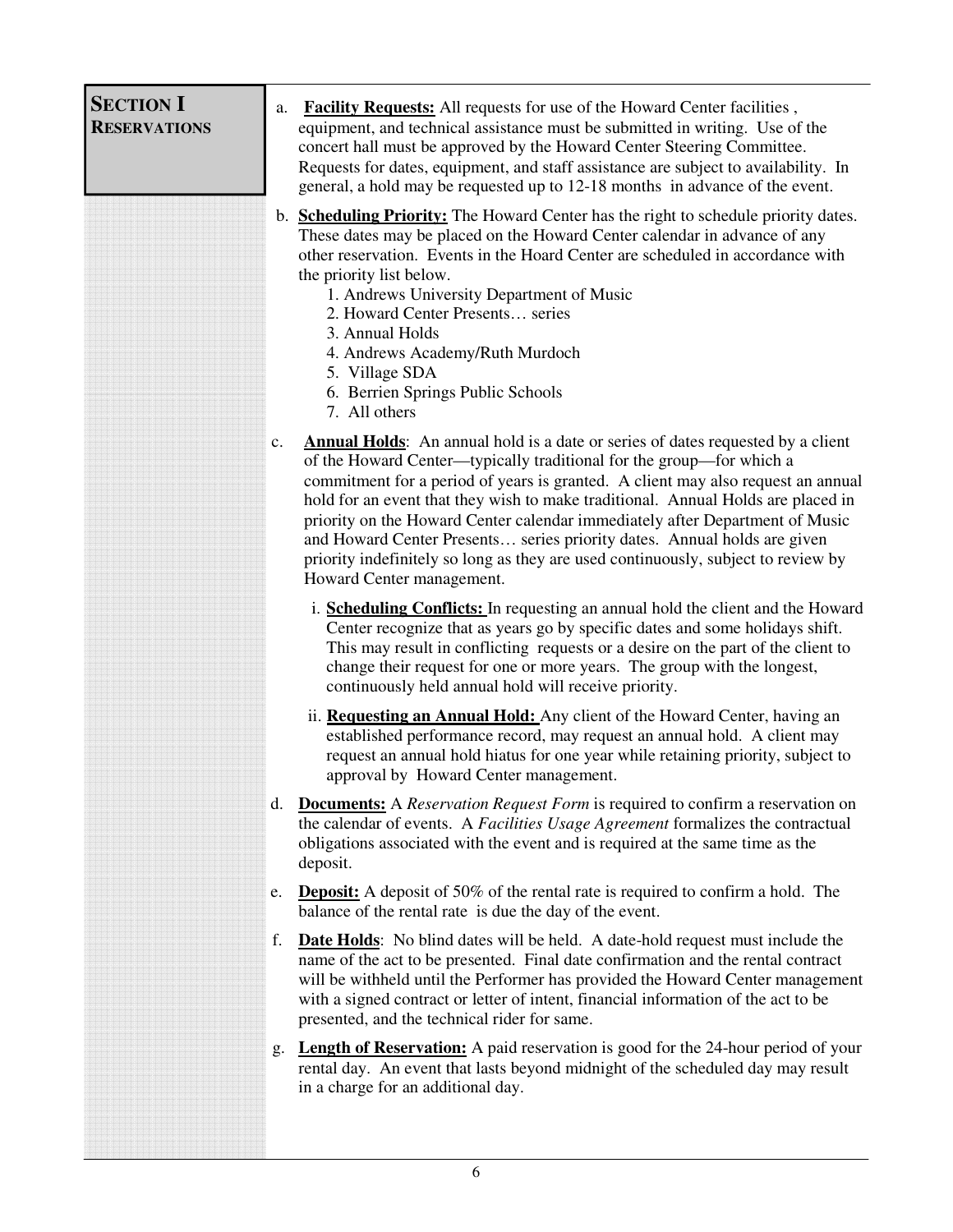<span id="page-6-0"></span>

| <b>SECTION II</b><br><b>FACILITIES USAGE</b> | a.             | Non-exclusive Use: Performer acknowledges that other areas of the Howard<br>Center and performance hall may be open to staff and the public while the<br>building is open. Performer further understands that the use of other sections of<br>the facilities may take place before, during, or after their scheduled events.                                                                                                                                                                                                                                                                                                                                                               |
|----------------------------------------------|----------------|--------------------------------------------------------------------------------------------------------------------------------------------------------------------------------------------------------------------------------------------------------------------------------------------------------------------------------------------------------------------------------------------------------------------------------------------------------------------------------------------------------------------------------------------------------------------------------------------------------------------------------------------------------------------------------------------|
|                                              | $\mathbf{b}$ . | <b>Termination for Financial Default:</b> The Howard Center reserves the right to<br>terminate a performance within twenty-four hours (24) of the event if the<br>Performer has not met the financial responsibilities of this agreement.                                                                                                                                                                                                                                                                                                                                                                                                                                                  |
|                                              | $c_{\cdot}$    | <b>Emergencies:</b> It is understood that final decisions causing cancellation or delay<br>of an event, due to any emergency such as tornado warning, bomb threat, or other<br>public emergency, is the decision of the management of the Howard Center.                                                                                                                                                                                                                                                                                                                                                                                                                                   |
|                                              |                | d. <b>Cancellation Due to Emergency Conditions:</b> Should a Performer damage<br>performance spaces to the extent that it would interfere with the use of facilities,<br>or public emergency, riot, or other unforeseen occurrence takes place beyond the<br>control of the Howard Center prevents a Performer from using the facilities, either<br>Howard Center or the Performer shall have the right to terminate the agreement<br>and the Performer shall be liable only for the charges due at the time of<br>termination. At termination, the Performer waives any claim against the Howard<br>Center or Andrews University for damages and /or compensation due to<br>cancellation. |
|                                              |                | e. <b>Planning:</b> A run sheet or final program is required at least two $(2)$ days before<br>your event. Additionally, the Audio Technician will schedule a meeting with the<br>renter at least 48 hours before the event to discuss needs and expectations.                                                                                                                                                                                                                                                                                                                                                                                                                             |
|                                              |                | f. <b>Removal of Risers:</b> Should additional space on stage be necessary, removal of<br>first two rows of risers is permitted for an additional fee (see Section VII).                                                                                                                                                                                                                                                                                                                                                                                                                                                                                                                   |
|                                              |                | <b>Screen &amp; Projector:</b> Until the Howard Center has the luxury of an automated<br>projection screen, there will be an additional charge for all non-academic rentals<br>to set up the screen and projector (see Section VII). When using the screen and<br>projector, the renter is expected to provide his or her own laptop, along with<br>someone to operate it. A laptop and someone to operate it can also be provided<br>by the Howard Center for an additional charge (see Section VII).                                                                                                                                                                                     |
|                                              |                | h. Rehearsals: The rehearsal schedule must be included with the rental agreement.<br>It is understood that only the cast and production crew plus authorized<br>representatives of the Performer and the Howard Center will be in the concert hall<br>during the rehearsal. An open rehearsal for invited patrons will constitute a<br>performance with normal performance rates applying and a full house staff on<br>duty.                                                                                                                                                                                                                                                               |
|                                              |                | i. <b>Early Access:</b> Access to the building before the day of the event for rehearsals,<br>storage of equipment, and/or set up can only be guaranteed by rental of an<br>additional day. Early access to the building without an additional reservation will<br>be subject to availability and the discretion of Howard Center management.                                                                                                                                                                                                                                                                                                                                              |
|                                              | j.             | <b>Curtain Time:</b> Management reserves the right to cancel a concert if the<br>performer has not arrived by curtain time. All patrons would be refunded, and<br>presenter/performer would be held liable for rental fees and associated costs.                                                                                                                                                                                                                                                                                                                                                                                                                                           |
|                                              |                | k. Late Closing Hour: The Facilities Usage Agreement will contain an agreed upon<br>closing hour for the event. At this predetermined hour, Management will<br>determine the conditions for continuing the event, and may end the event and<br>close the building.                                                                                                                                                                                                                                                                                                                                                                                                                         |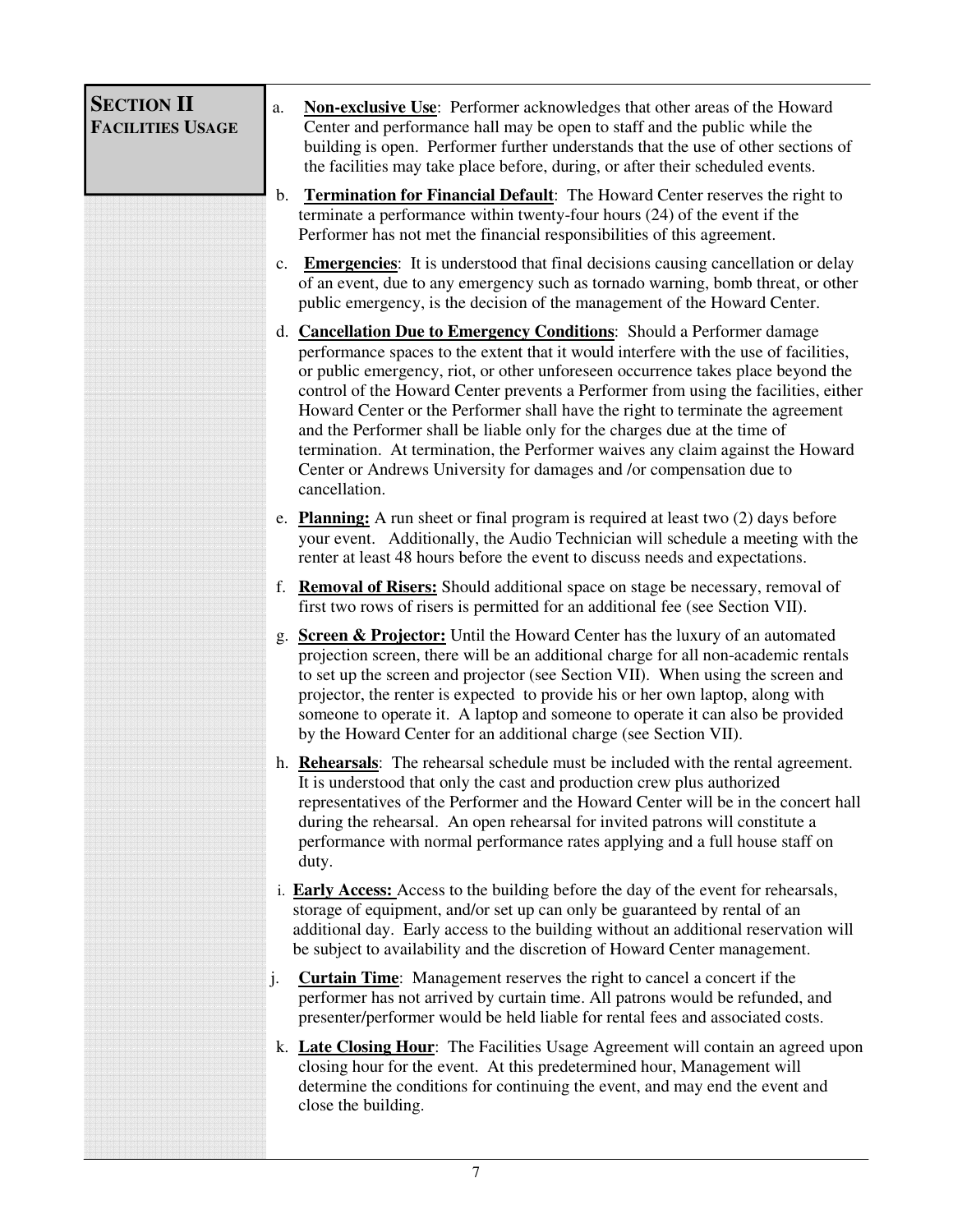<span id="page-7-0"></span>

| <b>FACILITIES USAGE</b><br><b>CONTINUED</b> | <b>Set Up:</b> All setup arrangements and schedules must be discussed with<br>1.<br>management at least two weeks prior to the event. Set up of chairs, stands, and<br>tables in the lobby or on stage is the sole responsibility of Renter. Howard Center<br>staff <i>may</i> be available to help set up at the discretion of management.                                                                                                                                                                                                                                                                                        |
|---------------------------------------------|------------------------------------------------------------------------------------------------------------------------------------------------------------------------------------------------------------------------------------------------------------------------------------------------------------------------------------------------------------------------------------------------------------------------------------------------------------------------------------------------------------------------------------------------------------------------------------------------------------------------------------|
|                                             | m. Clean Up: Clean up is the sole responsibility of the renter. All tables and chairs<br>must be taken down and stored, all decorations and equipment must be removed,<br>and anything that was moved or disassembled must be put back in working order.                                                                                                                                                                                                                                                                                                                                                                           |
|                                             | n. House Keeping: Renters and performers must keep spaces clean and leave<br>rooms in the condition they found them.                                                                                                                                                                                                                                                                                                                                                                                                                                                                                                               |
|                                             | o. Signs and Decorations: No items are to be adhered to walls or windows<br>anywhere in the building. All signs must be adhered using stick tack only—no<br>tape or other adhesives are permitted. No helium balloons or candles (open flame)<br>are allowed anywhere in the building. The flower arrangements in the lobby and<br>on stage must not be moved. The benches located in the Lobby may be moved to<br>the hallways if desired.                                                                                                                                                                                        |
|                                             | p. <b>Displays</b> : Displays may be located in the lobbies only with the advance approval<br>of Howard Center management. Such display may not be fastened to any part of<br>the building. Howard Center management may make available any easels,<br>standards, or display equipment it owns at the discretion of Management. Any<br>additional equipment is the responsibility of the Performer. Displays may be<br>limited by Howard Center management and must be located to avoid interfering<br>with audience movement or covering Howard Center signs and posters. Any<br>unauthorized advertising matter will be removed. |
|                                             | <b>Lobby Rentals:</b> Rental of the lobby does not include usage of the main concert<br>q.<br>hall. Lobby rentals includes usage of:                                                                                                                                                                                                                                                                                                                                                                                                                                                                                               |
|                                             | i. 12-five foot round tables                                                                                                                                                                                                                                                                                                                                                                                                                                                                                                                                                                                                       |
|                                             | ii. 12-three foot round tables of adjustable heights                                                                                                                                                                                                                                                                                                                                                                                                                                                                                                                                                                               |
|                                             | iii. 10-eight foot rectangular tables                                                                                                                                                                                                                                                                                                                                                                                                                                                                                                                                                                                              |
|                                             | iv. 200 banquet chairs                                                                                                                                                                                                                                                                                                                                                                                                                                                                                                                                                                                                             |
|                                             | v. Additional chairs and tables can be made available for an extra charge                                                                                                                                                                                                                                                                                                                                                                                                                                                                                                                                                          |
|                                             | <b>Kitchen and Concessions:</b> All concession sales must be approved by<br>r.<br>management. Use of the kitchen is included in the base rental rate. The kitchen is<br>for serving purposes only, no cooking is allowed. Everything brought in must be<br>taken out the same day of the event, trash must be picked up, and kitchen should<br>be left as you found it. No alcoholic beverages or smoking is permitted anywhere<br>on campus.                                                                                                                                                                                      |
|                                             | <b>Catering:</b> The Howard Center must approve all caterers, and all catered meals<br>S.<br>must be vegetarian and alcohol-free. Preferred caterers of the Howard Center are<br>Andrews University Dining Services and Caitlan's Catering.                                                                                                                                                                                                                                                                                                                                                                                        |
|                                             | <b>Dance Floors and DJ's:</b> The Howard Center is not set up to accommodate a<br>t.<br>dance floor. Bringing in a portable dance floor into the Howard Center will not<br>be permitted. DJ's contracted for your wedding reception must be approved by<br>Howard Center management.                                                                                                                                                                                                                                                                                                                                               |
|                                             |                                                                                                                                                                                                                                                                                                                                                                                                                                                                                                                                                                                                                                    |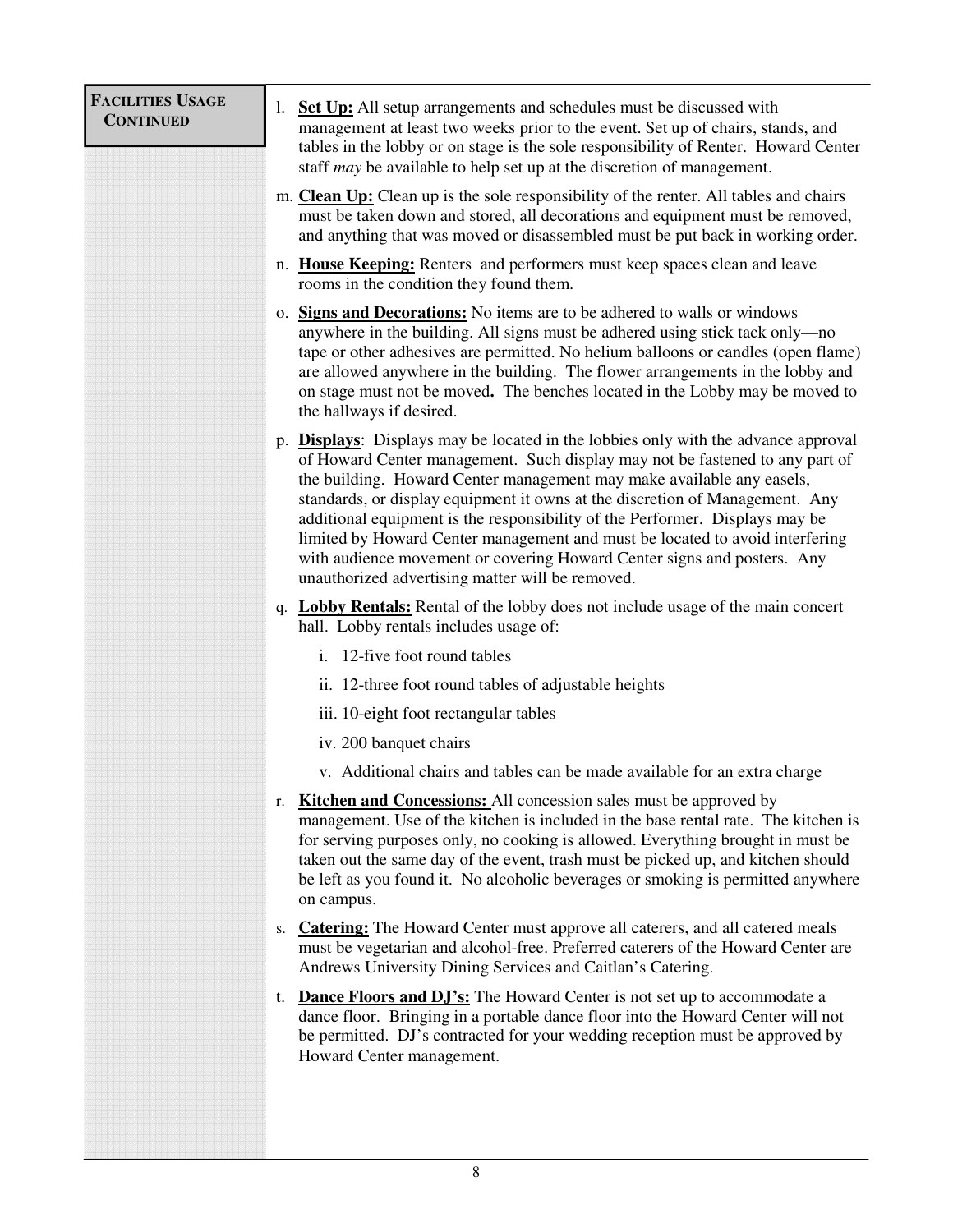<span id="page-8-0"></span>

| <b>SECTION III</b><br><b>SABBATH USAGE</b> | The Howard Center is primarily for the performance of music. Use of the Howard<br>center for church services are generally discouraged. The Steering Committee has<br>approved the following Sabbath usage events on an annual basis for the Howard<br>Center:                                                                                                                                                                                                                                                                                                                                                                                                                                                                             |
|--------------------------------------------|--------------------------------------------------------------------------------------------------------------------------------------------------------------------------------------------------------------------------------------------------------------------------------------------------------------------------------------------------------------------------------------------------------------------------------------------------------------------------------------------------------------------------------------------------------------------------------------------------------------------------------------------------------------------------------------------------------------------------------------------|
|                                            | 1. Music & Worship Conference<br>2. BSCF/New Life Homecoming<br>3. Easter Passion Play<br>4. Standout<br>5. Fall Fellowship<br>6. Church services are permitted during the summer months as part of a<br>conference or seminar                                                                                                                                                                                                                                                                                                                                                                                                                                                                                                             |
|                                            | a. Business Transactions It is understood that a church service is a not-for-profit<br>function. The only money collected is to be for tithes and offering. The rental rate<br>is to be paid by the Thursday before the church service. The audio technician<br>payment is to be paid no later than Friday of the week following. There are to be<br>no business transactions during Sabbath usage. No tickets, merchandise, or<br>concessions are to be sold.                                                                                                                                                                                                                                                                             |
|                                            | b. Planning: A run sheet of your program and a meeting with Howard Center<br>management and the audio technician for your church service are required by the<br>Thursday before your service. If a rehearsal for music is required, arrangements<br>must be made with management at the signing of the rental agreement. No<br>Howard Center volunteers will be provided for a church service. Renters must<br>recruit their own help (i.e. deacons, offering collectors, programs distributors,<br>stage hands, runners, etc.). Howard Center management and/or staff will be on<br>hand the day of the service to help in emergency situations, ensure the building is<br>cared for, turn on lights, unlock doors, and answer questions. |
|                                            | c. Church Service Hours: Rental for a church service is not to exceed 6 hours of<br>programming.                                                                                                                                                                                                                                                                                                                                                                                                                                                                                                                                                                                                                                           |
|                                            |                                                                                                                                                                                                                                                                                                                                                                                                                                                                                                                                                                                                                                                                                                                                            |
|                                            |                                                                                                                                                                                                                                                                                                                                                                                                                                                                                                                                                                                                                                                                                                                                            |
|                                            |                                                                                                                                                                                                                                                                                                                                                                                                                                                                                                                                                                                                                                                                                                                                            |
|                                            |                                                                                                                                                                                                                                                                                                                                                                                                                                                                                                                                                                                                                                                                                                                                            |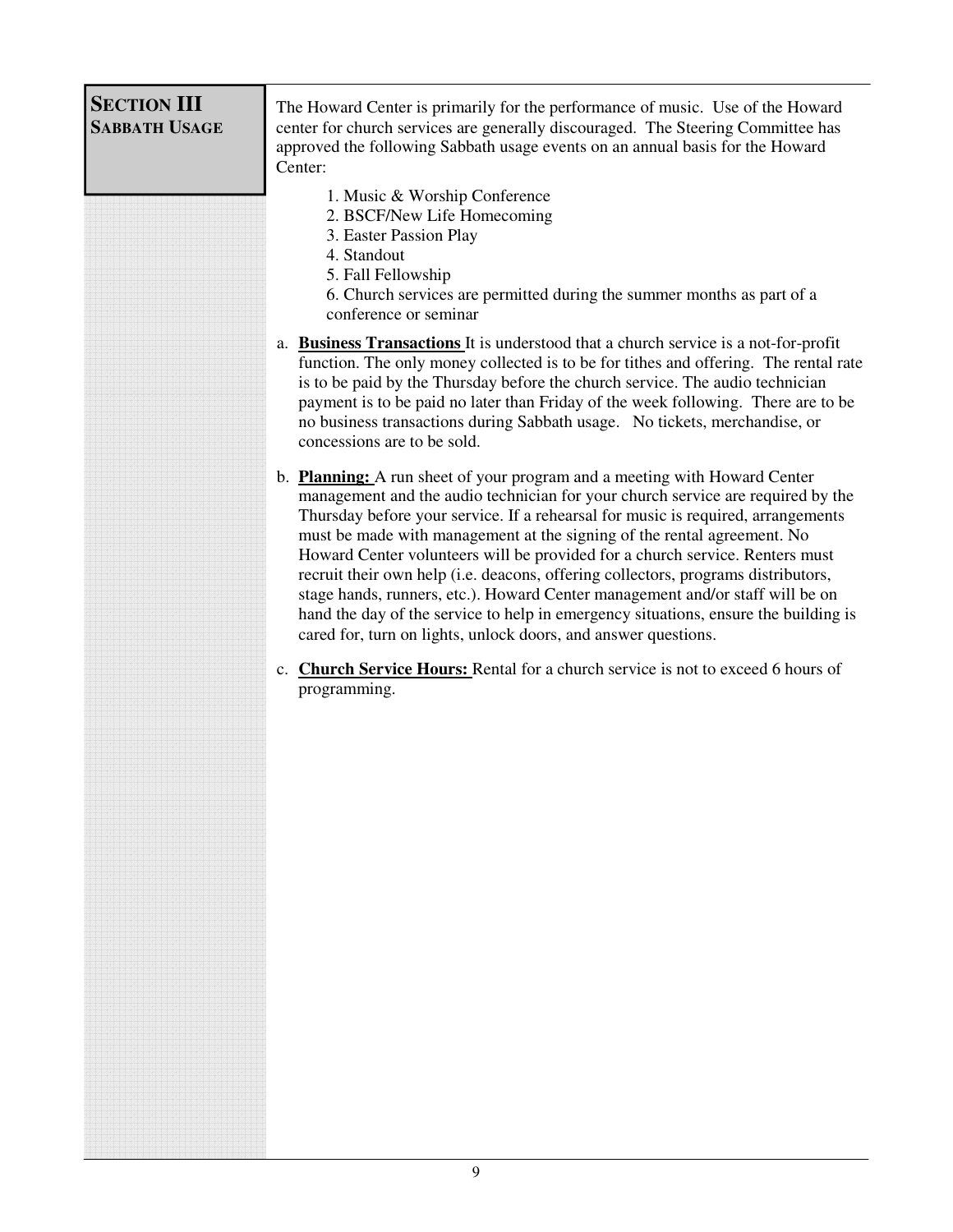<span id="page-9-0"></span>

| <b>SECTION IV</b><br><b>GENERAL</b><br><b>CONDITIONS</b> | a.             | Damage Payments: Performer will be held liable for any losses or damages to<br>the facilities used, real or personal (including without limitation loss or damage<br>caused by the theft or by negligently caused fire or flood), done, caused, or per-<br>mitted by Performer, its officers, agents, employees, guests, patrons, and invitees.                                                                                                                                                                                                                                                                                                                     |
|----------------------------------------------------------|----------------|---------------------------------------------------------------------------------------------------------------------------------------------------------------------------------------------------------------------------------------------------------------------------------------------------------------------------------------------------------------------------------------------------------------------------------------------------------------------------------------------------------------------------------------------------------------------------------------------------------------------------------------------------------------------|
|                                                          | b.             | <b>Incident Reports:</b> All incidents of injury, equipment failure or damage, facility<br>damage or crimes must be reported immediately. Howard Center staff will take<br>appropriate action. The renter is responsible for informing all organization mem-<br>bers of the requirement.                                                                                                                                                                                                                                                                                                                                                                            |
|                                                          | c.             | <b>Staffing:</b> Howard Center management will determine the staffing requirements<br>for operation of Howard facilities.                                                                                                                                                                                                                                                                                                                                                                                                                                                                                                                                           |
|                                                          | d.             | <b>Holidays:</b> Holidays are those that are observed the Howard Performing Arts<br>Center. They include New Year's Day, Martin Luther King Day, Presidents<br>Day, Memorial Day, Independence Day, Labor Day, Thanksgiving, and Christ-<br>mas Day.                                                                                                                                                                                                                                                                                                                                                                                                                |
|                                                          | e.             | <b>Artist Contract:</b> Copy of the artist contract must be provided to the Howard<br>Center management at the time the final agreement is approved to ensure that the<br>requirements are not contrary to Andrews University policies. The contract must<br>include any technical riders to the contract. Performer may excise, delete, or<br>strike out any portion of the contract dealing with artist's fees or other costs that<br>are confidential between Performer and Artist.                                                                                                                                                                              |
|                                                          | f.             | <b>Contract Program Periods:</b> Performing musical events, including concerts, re-<br>citals, speakers, or theatre, not exceeding four (4) hours in length, and having a<br>single audience, will be considered an individual program event. However, when<br>there is a change in audience, and/or the event is repeated, it will be assumed to be<br>a separate program and will be billed accordingly. For the purpose of computing<br>program periods for conferences and training seminars or sessions, the first $s$ ix $(6)$<br>hours will be billed at the appropriate day rate, and additional time in the facility<br>will be billed at the hourly rate. |
|                                                          | g.             | <b>Performance vs. Rehearsal:</b> A performance is defined as any contractually stipu-<br>lated block of time in any 24-hour period when the Howard Center is used for an<br>event attended by persons other than performers or technicians. A rehearsal is a<br>contractually stipulated block of time as negotiated, when the Howard Center is<br>used for a purpose not defined as performance. The presence of more than 25<br>persons, other than performers, technicians crew or designers, in the audience<br>shall convert a rehearsal to a performance and all performance rental rates will<br>apply.                                                     |
|                                                          | h.             | <b>Smoking, Flames, and Pyrotechnics:</b> The Howard Center is located on a smoke<br>free campus. Smoking is not permitted on the campus. Performers shall be re-<br>sponsible for seeking adherence to smoking regulations for all performers, techni-<br>cal staff, management personnel, and others who take part in the production of an<br>event. Any use of fire, flame and pyrotechnics is prohibited.                                                                                                                                                                                                                                                       |
|                                                          | i.             | <b>Security:</b> The Howard Center will make final determination for security. If Per-<br>former contract requires security, the Performer must contact the Manager of the<br>Howard Center for approval before securing outside security agencies.                                                                                                                                                                                                                                                                                                                                                                                                                 |
|                                                          | $\mathbf{j}$ . | Animals: With the exception of service animals, no animals are allowed in the<br>Howard Center.                                                                                                                                                                                                                                                                                                                                                                                                                                                                                                                                                                     |
|                                                          |                |                                                                                                                                                                                                                                                                                                                                                                                                                                                                                                                                                                                                                                                                     |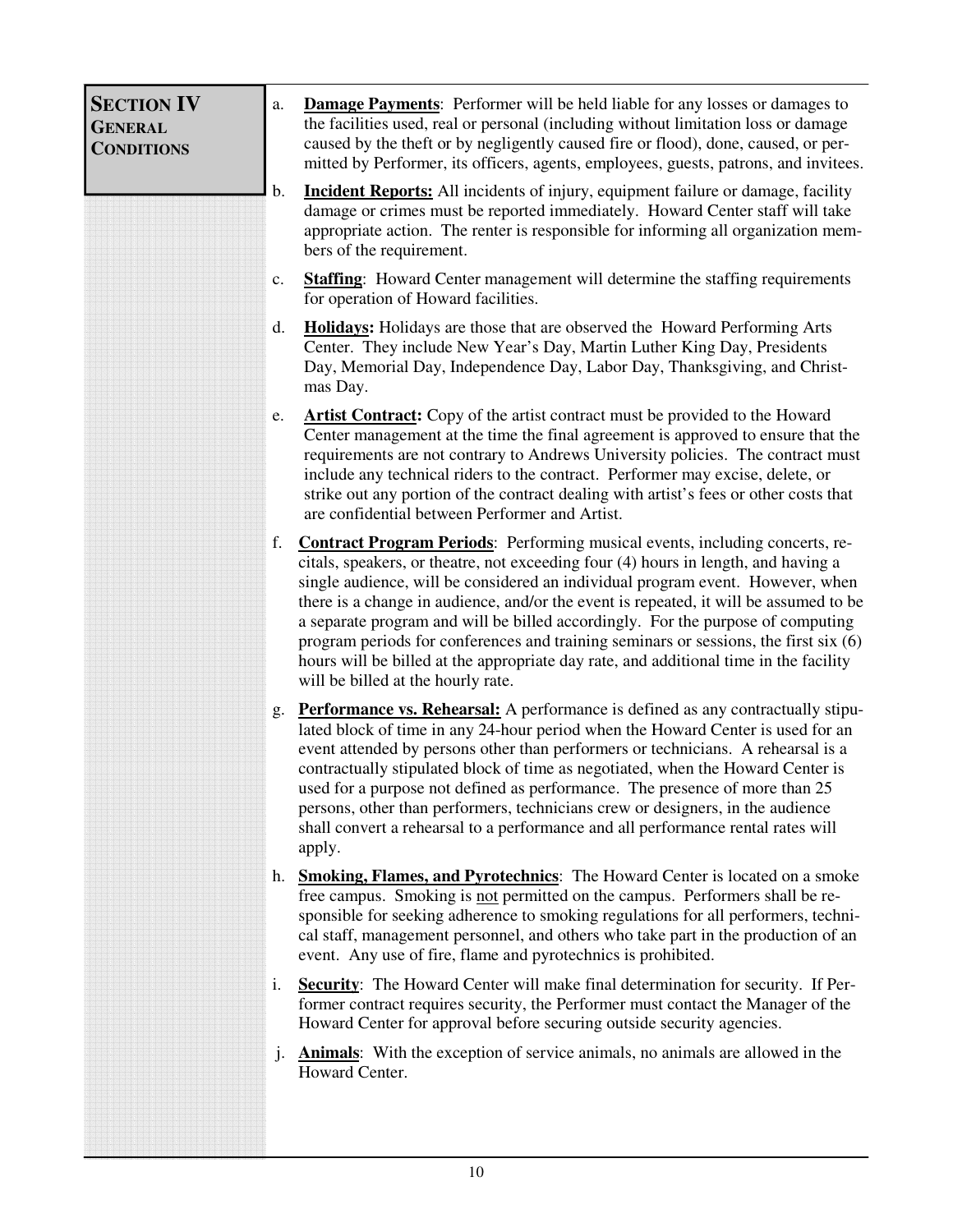<span id="page-10-0"></span>

| <b>GENERAL CONDITIONS</b><br><b>CONTINUED</b> |    | k. <b>Obstruction of Passage:</b> No portion of sidewalks, entries, vestibules, halls,<br>stairways, or elevator shall be obstructed by the Performer, nor are these areas<br>permitted to be used for any purpose other than ingress and egress to and from the<br>building. Exit lights, emergency lights, house lights, aisle lights, stairway and<br>hallway security lighting, or other lighting necessary for the safe occupancy of the<br>building shall not be obstructed in any way.                                                                                                                                                                                                                                                                      |
|-----------------------------------------------|----|--------------------------------------------------------------------------------------------------------------------------------------------------------------------------------------------------------------------------------------------------------------------------------------------------------------------------------------------------------------------------------------------------------------------------------------------------------------------------------------------------------------------------------------------------------------------------------------------------------------------------------------------------------------------------------------------------------------------------------------------------------------------|
|                                               | 1. | <b>Traffic and Parking:</b> It is understood and agreed that the Performer, its agent,<br>employees, guests and patrons, will be subject to all Andrews University traffic<br>and parking regulations existing as of the date of the agreement. Parking in the<br>loading areas is strictly regulated and limited to vehicles required for the loading<br>and unloading of material required for the event. Howard Center management<br>must authorize parking in the loading areas.                                                                                                                                                                                                                                                                               |
|                                               |    | m. <b>Promotional Material</b> : Howard Center management reserves the right to<br>distribute promotional material concerning Howard Center programs or any<br>general event held in the Howard Center. Any material other than noted here<br>must be related to the event in progress or a future event of the Performer and<br>must be approved in advance by Howard Center management. It is understood<br>that only Howard Center and the Performer have the right to distribute material<br>within the building, in and around its entrances. Howard Center management will<br>review all Performers' promotional material prior to distribution. Promotion of<br>any event is the sole responsibility of the Performer.                                      |
|                                               |    | n. Sales: Performer, agents, employees or volunteers who wish to sell items in the<br>lobby either before, during or after an event must attain approval from Howard<br>Center management for the items they are selling, as well as determine a mutually<br>satisfactory space to do so. All sales are subject to a five percent $(5\%)$ fee,<br>payable to Howard Center.                                                                                                                                                                                                                                                                                                                                                                                        |
|                                               |    | o. Event Advertising: All advertising for events at the Howard Center must include<br>the tag line, "Andrews University." Audio advertising must read, "Howard<br>Performing Arts Center on the campus of Andrews University." Print advertising<br>must include the official Andrews University logo. Television advertising, which<br>displays "Howard Performing Arts Center," must also include Andrews<br>University. Failure to include "Andrews University" in all advertising will result<br>in cancellation of the rental contract and forfeiture of privileges to use the<br><i>facilities</i> . The name of the Performer/promoter must be included in all advertising<br>copy in a manner that makes it clear Andrews University is not the Performer. |
|                                               | p. | <b>Advertising Approval:</b> Andrews University retains the right to approve all<br>advertising copy and the use of the name "Howard Performing Arts Center" and<br>the Andrews University logo. All questions and approvals on advertising must be<br>directed to the Manager of the Howard Center.                                                                                                                                                                                                                                                                                                                                                                                                                                                               |
|                                               | q. | <b>Announcement of Program:</b> Announcement of forthcoming programs will be<br>coordinated with the Howard Center management in an effort to protect all<br>Performers from competition by similar events and in no case shall such an<br>announcement precede the signing of the Facilities Usage Agreement by Howard<br>Center management.                                                                                                                                                                                                                                                                                                                                                                                                                      |
|                                               |    |                                                                                                                                                                                                                                                                                                                                                                                                                                                                                                                                                                                                                                                                                                                                                                    |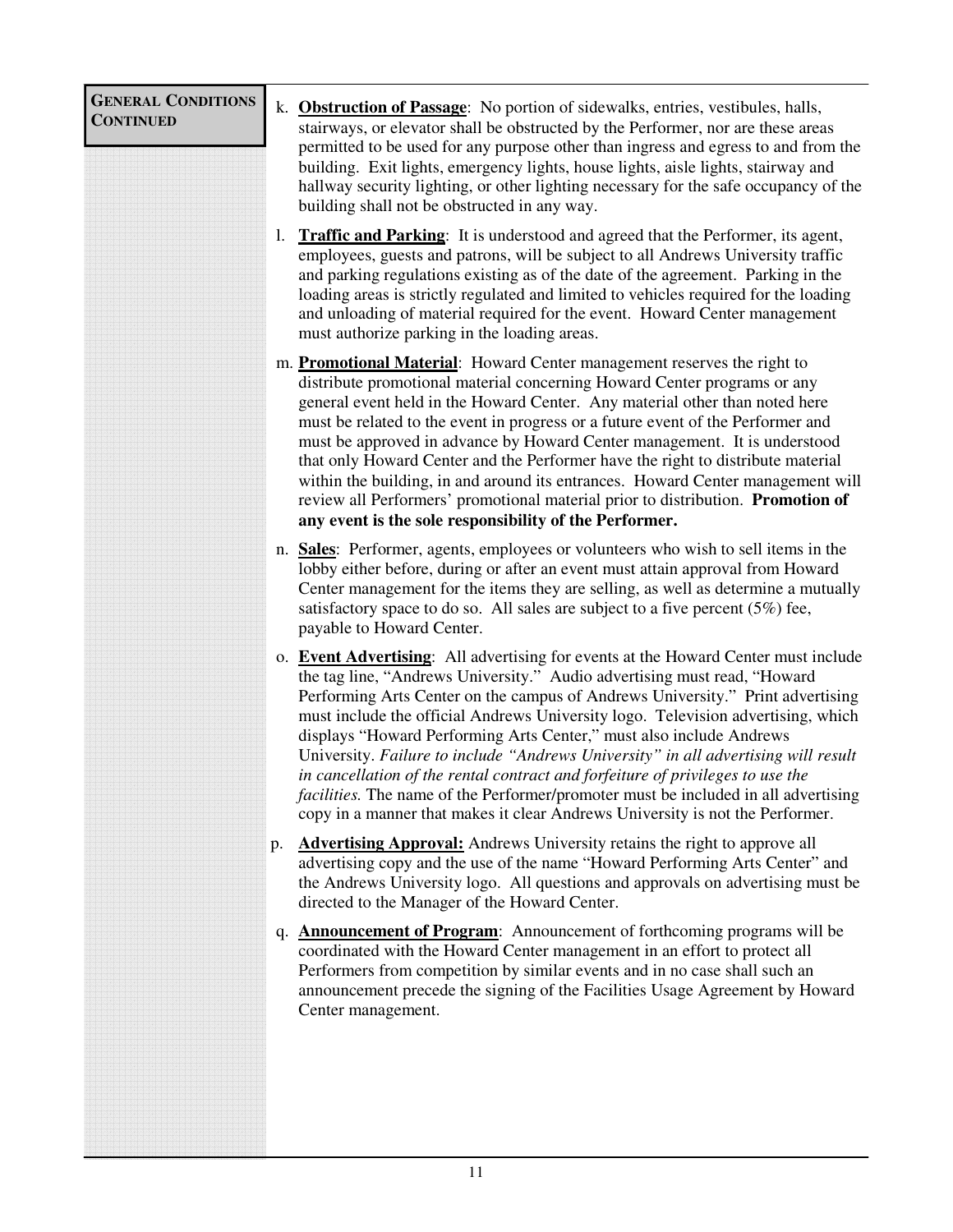<span id="page-11-0"></span>

| <b>SECTION V</b><br><b>INDEMNIFICATION</b> |    | a. The Performer, at his/her sole expense and risk, shall defend, indemnify, and hold<br>harmless the Howard Performing Arts Center and Andrews University, its<br>trustees, officers, employees, and the students against any and all claims,<br>demands, causes of action, damages, cost, liabilities, judgments and decrees, in<br>law or in equity, of every kind and nature whatsoever, direct or indirect, resulting<br>from or caused by the Performer's use and occupation of the facilities under the<br>management of Howard personnel, whether or not authorized by the personnel, or<br>from any act or omission of the Performer or any of its officers, agents,<br>employees, guests, patrons, or invitees.                                                                                                                                                                                                                            |
|--------------------------------------------|----|------------------------------------------------------------------------------------------------------------------------------------------------------------------------------------------------------------------------------------------------------------------------------------------------------------------------------------------------------------------------------------------------------------------------------------------------------------------------------------------------------------------------------------------------------------------------------------------------------------------------------------------------------------------------------------------------------------------------------------------------------------------------------------------------------------------------------------------------------------------------------------------------------------------------------------------------------|
|                                            |    | b. Insurance: All Performers sponsoring an event (except those classified as<br>Andrews University Academic) for which payment is collected from admission or<br>participation, shall procure and maintain in full force during the term of the<br>contract, bodily injury and property damage liability insurance under a standard<br>comprehensive general liability policy, including contractual liability, which shall<br>provide a minimum limit of \$1,000,000 (one million) for any one occurrence.                                                                                                                                                                                                                                                                                                                                                                                                                                          |
|                                            |    | c. Andrews University shall be named an Additional Insured in all required<br>contracts of insurance pertaining to the use of the Howard Center facilities. A<br>certificate of insurance must be filed with the Howard Center ten (10) working<br>days prior to the scheduled event.                                                                                                                                                                                                                                                                                                                                                                                                                                                                                                                                                                                                                                                                |
|                                            | d. | <b>Worker's Compensation:</b> Presenter/Licensee, by executing this Contract,<br>certifies that they are aware of the provisions of the laws of the State of Michigan<br>which require every employer to be incurred against liability of Worker's<br>Compensation or to undertake self-insurance in accordance with the provisions of<br>this contract. The Performer shall present adequate evidence of the presenter's<br>ability to undertake self-insurance prior to the execution of this agreement. Limits<br>of coverage shall be Three Hundred Thousand (\$300,000.00) Dollars for any one<br>person, for all of their employees under the terms of this agreement.                                                                                                                                                                                                                                                                         |
|                                            | e. | <b>Assignment:</b> No assignment of this agreement shall be made by the Performer<br>without prior written consent of the Howard Center Manager.                                                                                                                                                                                                                                                                                                                                                                                                                                                                                                                                                                                                                                                                                                                                                                                                     |
|                                            | f. | <b>Copyrights:</b> Performer agrees, represents and warrants that nothing contained in<br>the program, performance, exhibition or in any other way connected with<br>Performer's activities under this contract shall violate or infringe upon any<br>copyright, paten, right of privacy or other statuary or common law right of any<br>person, firm, or corporation. Furthermore, Performer warrants that all programs,<br>performances, concerts, etc. to be performed under this agreement involving<br>works protected by statuary or common-law copyrights or their proprietary law<br>have been duly licensed or otherwise authorized by the owners of such works or<br>legal representative thereof. Performer further agrees to indemnify and hold<br>harmless Andrews University, its agents, and employees, from any and all claims,<br>fees, expenses or cost including legal fees asserted or incurred with regard to such<br>warranty. |
|                                            | g. | <b>Taxes:</b> Performer is responsible for any taxes (sales, income, unemployment<br>compensation) which may be levied by the State of Michigan, United States of<br>America, or any local governmental agency.                                                                                                                                                                                                                                                                                                                                                                                                                                                                                                                                                                                                                                                                                                                                      |
|                                            |    |                                                                                                                                                                                                                                                                                                                                                                                                                                                                                                                                                                                                                                                                                                                                                                                                                                                                                                                                                      |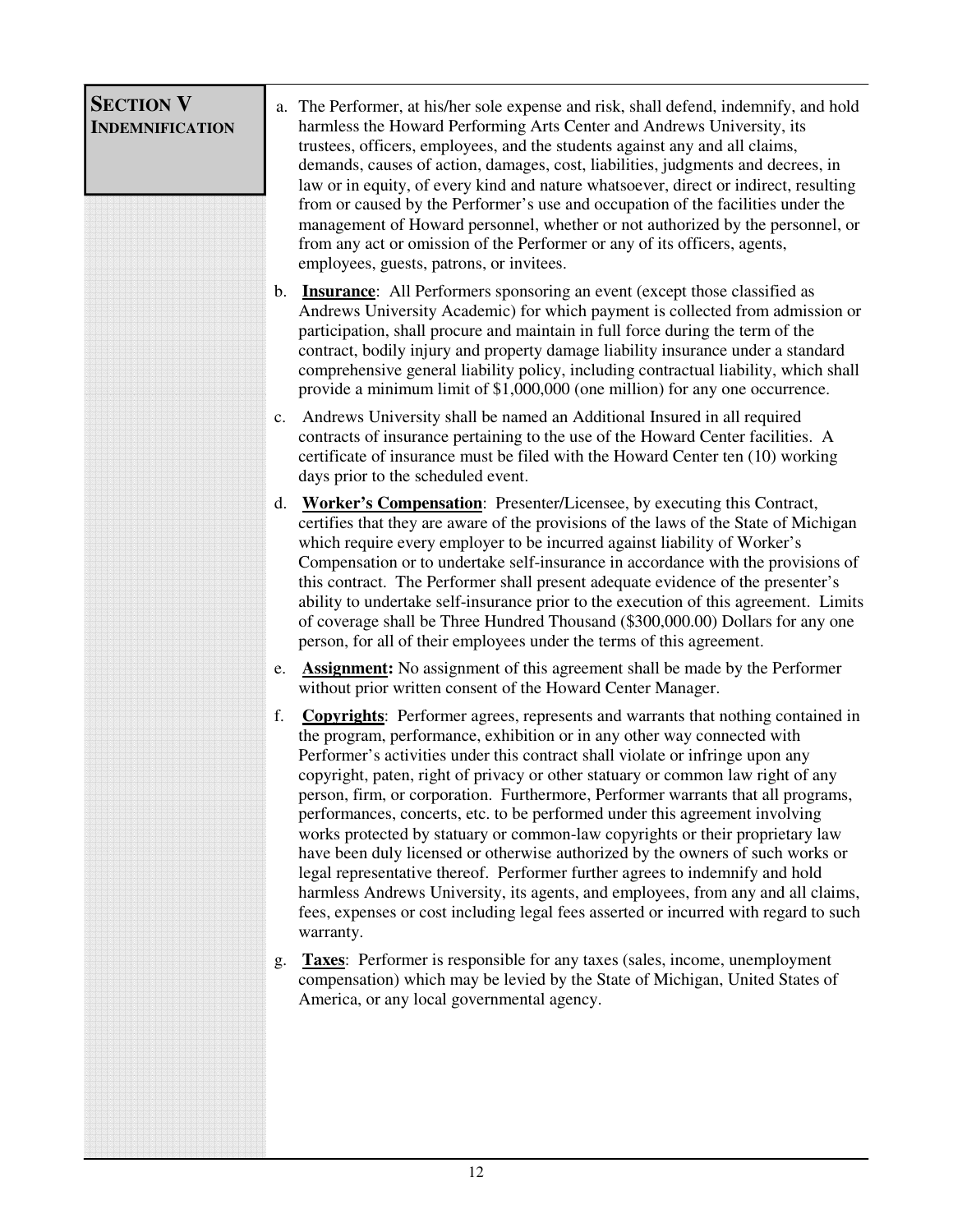<span id="page-12-0"></span>

| <b>SECTION VI</b><br><b>BOX OFFICE</b> | Ticket sales to, or announcement of an event, is strictly prohibited until the<br>a.<br>Facility Usage Agreement is signed and the required deposit is received by<br>Howard Center management. The Presenter/Performer and box office<br>management will consult on ticket design and distribution procedures. The box<br>office can produce the tickets, reserving the right to sell all or some portion of<br>tickets at Presenter/Performer's discretion. If utilized, Performer will pay two<br>hundred and fifty dollars (\$250) for reserved seating tickets and for general<br>admission seating, a fifty dollar (\$50) charge will be assessed. These charges are<br>non-refundable and must be paid at the time of printing. |
|----------------------------------------|----------------------------------------------------------------------------------------------------------------------------------------------------------------------------------------------------------------------------------------------------------------------------------------------------------------------------------------------------------------------------------------------------------------------------------------------------------------------------------------------------------------------------------------------------------------------------------------------------------------------------------------------------------------------------------------------------------------------------------------|
|                                        | House Tickets: On all ticketed programs, Performer will furnish Howard Center<br>$\mathbf{b}$ .<br>management up to twenty (20) tickets of management choice for each event.<br>These may be used at the discretion of Howard Center management on a<br>complimentary basis.                                                                                                                                                                                                                                                                                                                                                                                                                                                           |
|                                        | <b>Conference or Convention:</b> If the event is a conference or convention,<br>c.<br>Performer will handle all reservations, whether in advance or at the time of the<br>conference.                                                                                                                                                                                                                                                                                                                                                                                                                                                                                                                                                  |
|                                        | <b>Cancellations:</b> Should there be a cancellation, postponement, of any<br>d.<br>circumstance, which would require refunding of ticket income, the cost of refunds<br>will be the responsibility of the Performer. If Box Office is requested by<br>Performer to process refunds, the cost of making such refund will be charged to<br>Performer at the rate of five percent $(5\%)$ of gross ticket sales refunded.                                                                                                                                                                                                                                                                                                                |
|                                        | <b>On Sale Date/Person Responsible:</b> For tickets to go on sale the Howard Center<br>e.<br>Manager must approve date, concert hall services, who may modify or change on<br>sale date requests based on the Howard Centers plans and assessment of box<br>office capability. On sale date requests must accompany the request for a date<br>hold. The date hold will not be approved without consideration and approval of<br>the on sale date. On sale dates must be arranged a minimum of seven (7) days<br>before advertising begins.                                                                                                                                                                                             |
|                                        | f.<br><b>Contact Information:</b> In all promotional material listing ticket purchase<br>locations, the Howard Center Box Office will be named and its telephone number<br>listed along with other ticket outlets. Box Office telephone number is (269) 471-<br>3560 or (888) 467-6442. Performer will not use the Howard Center name or<br>telephone numbers in any promotional material until ticket arrangement have<br>been finalized with the Box Office, and been accepted by same.                                                                                                                                                                                                                                              |
|                                        | <b>Consignment Ticket Sales:</b> Performer may utilize other ticket outlets for sales to<br>g.<br>their event. However, a minimum of fifty (50) tickets must be allocated to the<br>Howard Center Box Office for public sales to all events taking place in the<br>Howard Center.                                                                                                                                                                                                                                                                                                                                                                                                                                                      |
|                                        | Tickets placed on sale with other outlets must be returned to Howard Center Box<br>Office by 12:00 pm (noon) one business (Monday—Friday) day prior to the actual<br>performance. The Box Office reserves the right to handle all ticket sales on the<br>day of Performer's event.                                                                                                                                                                                                                                                                                                                                                                                                                                                     |
|                                        | h. <b>Patron Schedule</b> : Upon request, the Box Office will provide Performer with a<br>listing of names and addresses of all patrons who purchased tickets to Performer's<br>event prior to the day of the event provided there is reserved seating for the<br>performance. A complete list will also be available within 2 business days (M-F)<br>following the close of the performance.                                                                                                                                                                                                                                                                                                                                          |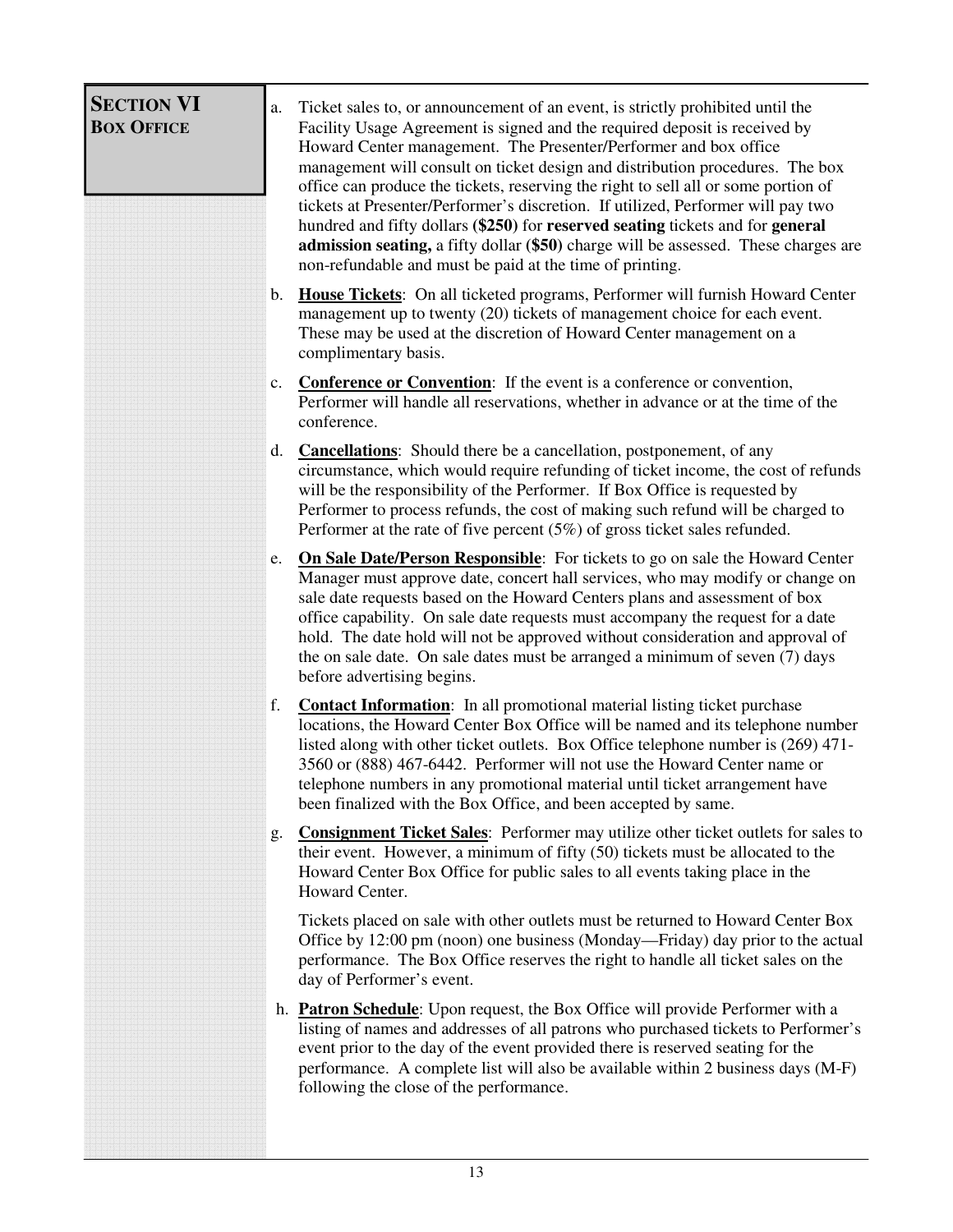<span id="page-13-0"></span>

| <b>BOX OFFICE</b><br><b>CONTINUED</b> | <b>Ticket Sales by Howard Staff:</b> If you request Howard Staff to sell tickets the day<br>i.<br>of your event, printed tickets and a change box must be in the box office at least<br>one (1) hour before the start of the event.                                                                                                                                                                                                                                                                                                                                                                                                                                                                                                                                    |
|---------------------------------------|------------------------------------------------------------------------------------------------------------------------------------------------------------------------------------------------------------------------------------------------------------------------------------------------------------------------------------------------------------------------------------------------------------------------------------------------------------------------------------------------------------------------------------------------------------------------------------------------------------------------------------------------------------------------------------------------------------------------------------------------------------------------|
|                                       | <b>Ticket Requirement:</b> House policy requires that all persons entering the Howard<br>j.<br>Center for a ticketed event, regardless of age, have a valid entrance ticket.<br>Attendance by toddlers and infants is not encouraged for performances.                                                                                                                                                                                                                                                                                                                                                                                                                                                                                                                 |
|                                       | <b>Payment Types Accepted:</b> The Box Office will accept the following forms of<br>j.<br>payment: cash, personal check, American Express, MasterCard, Visa and<br>Discover. Returned checks and credit card fraud are the liability of the Performer.                                                                                                                                                                                                                                                                                                                                                                                                                                                                                                                 |
|                                       | <b>Refunds:</b> Ticket refunds will only be given in extreme circumstances and at the<br>k.<br>discretion of Howard Center management.                                                                                                                                                                                                                                                                                                                                                                                                                                                                                                                                                                                                                                 |
|                                       | <b>Ticket Discounts:</b> Andrews University students may purchase up to two (2)<br>1.<br>tickets at the student discounted rate. The discounted rate will only be given to<br>A.U. students who show a student ID. Graduate students with families (spouse<br>and minor children) may receive the student rate for their family. Department of<br>Music students and Enjoyment of Music students may have two (2)<br>complimentary tickets to Andrews University Department of Music ensembles.<br>When available, faculty and staff may purchase two (2) tickets at the faculty and<br>staff discounted rate. Patrons considered senior citizens qualify for senior<br>discounted rates when available. Groups of 12 or more patrons may qualify for a<br>group rate. |
|                                       |                                                                                                                                                                                                                                                                                                                                                                                                                                                                                                                                                                                                                                                                                                                                                                        |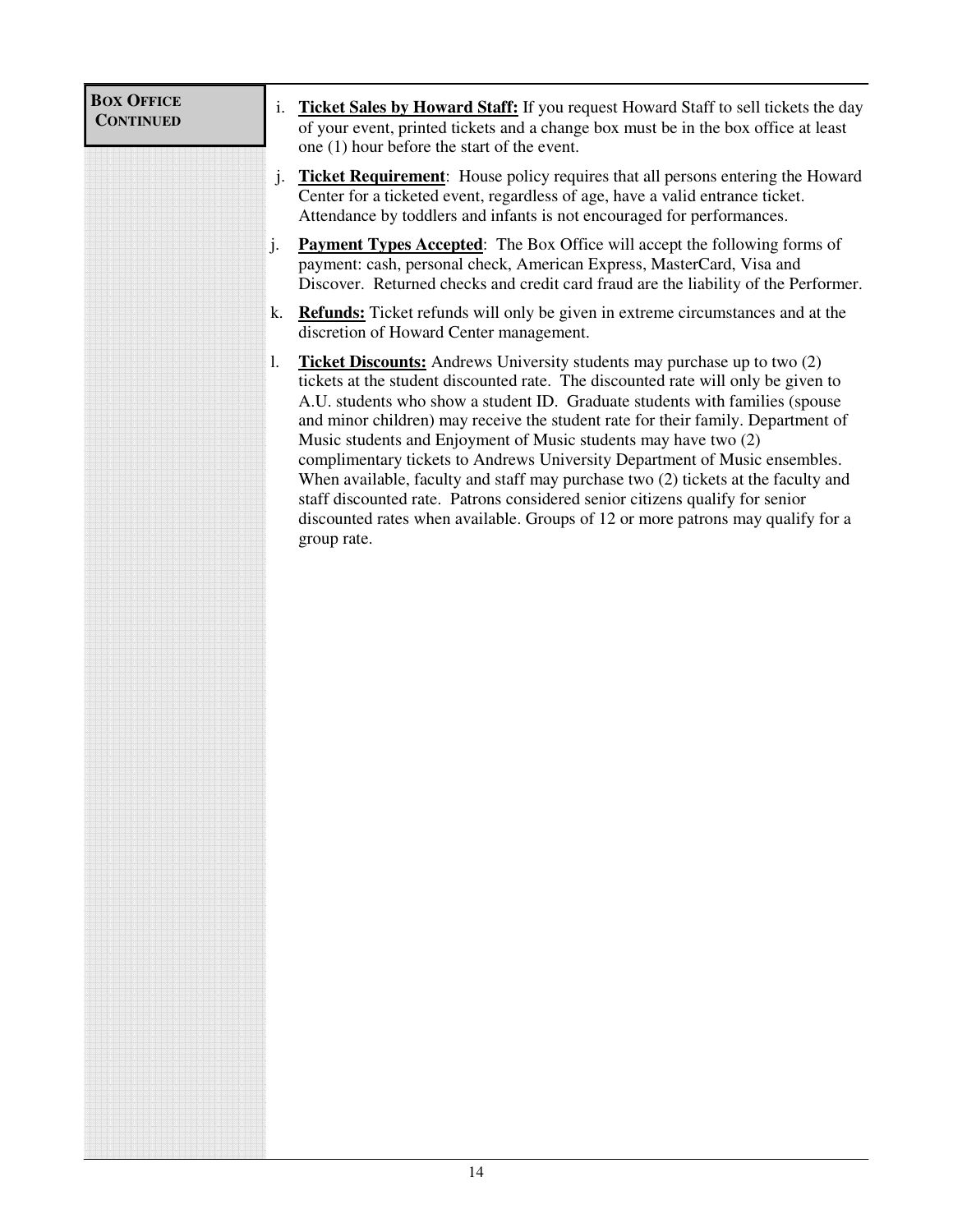<span id="page-14-0"></span>

| <b>SECTION VII</b><br><b>FACILITY FEES</b> |                                                                                                                                                                                                                                                                                                                                                                |                                  |                                                                                                                                                                                                                                                                                                                                                  |                                                    |  |
|--------------------------------------------|----------------------------------------------------------------------------------------------------------------------------------------------------------------------------------------------------------------------------------------------------------------------------------------------------------------------------------------------------------------|----------------------------------|--------------------------------------------------------------------------------------------------------------------------------------------------------------------------------------------------------------------------------------------------------------------------------------------------------------------------------------------------|----------------------------------------------------|--|
|                                            |                                                                                                                                                                                                                                                                                                                                                                | <b>General</b><br>(week/weekend) | <b>Current Faculty/Staff/Student</b><br>for personal use only<br>(week/weekend)                                                                                                                                                                                                                                                                  | Academic<br>For departmental use<br>(week/weekend) |  |
|                                            | <b>Concert Hall</b>                                                                                                                                                                                                                                                                                                                                            | \$750/\$1,500                    | \$500/\$1,000                                                                                                                                                                                                                                                                                                                                    | \$150/\$200                                        |  |
|                                            | Lobby                                                                                                                                                                                                                                                                                                                                                          | \$500/\$1,000                    | \$350/\$500                                                                                                                                                                                                                                                                                                                                      | \$100/\$150                                        |  |
|                                            | <b>Facility Rental Rates:</b> The Howard Center concert hall and lobby are available to<br>a.<br>be rented, either together or separately, for a fee.<br>i. General Rates: Any person or organization not affiliated with Andrews<br>University must pay the "General" rental rate.                                                                            |                                  |                                                                                                                                                                                                                                                                                                                                                  |                                                    |  |
|                                            | ii. Current Faculty/Staff/Student Rates: Current faculty, staff, and current<br>students of Andrews University qualify for a discounted rental rate.                                                                                                                                                                                                           |                                  |                                                                                                                                                                                                                                                                                                                                                  |                                                    |  |
|                                            | iii. <b>Academic Rates:</b> Andrews University departments or organizations using the<br>Howard Center as part of college curriculum will qualify for the "Academic"<br>rental rate. The Academic rate is non-refundable. Cancellations must be<br>maid within 48 hours. An IDC number is to be provided with the signed<br>agreement when an event is booked. |                                  |                                                                                                                                                                                                                                                                                                                                                  |                                                    |  |
|                                            | b.                                                                                                                                                                                                                                                                                                                                                             |                                  | <b>School Benefit Concerts:</b> A special discounted rate for benefit concerts will be<br>given to the schools given scheduling priority by the Howard Center (see Section<br>I). This rate will be \$200 plus any fees incurred for sound technicians.                                                                                          |                                                    |  |
|                                            | $\mathbf{c}$ .                                                                                                                                                                                                                                                                                                                                                 | invoice will be issued.          | <b>Deposit and Payment Schedule:</b> A 50% non-refundable deposit is due with the<br>signed contract; a reservation will not be confirmed until the deposit and contract<br>have been submitted. The balance of the rental fee is due on the day of the event.<br>Technician hourly rates will be calculated at the end of the event and a final |                                                    |  |
|                                            | <b>Audio Technician Rates:</b> An audio technician is required for any event in the<br>d.<br>concert hall requiring sound. Audio technicians are available for \$25/hr. for a<br>minimum of 2 hours.                                                                                                                                                           |                                  |                                                                                                                                                                                                                                                                                                                                                  |                                                    |  |
|                                            | <b>Screen &amp; Projector:</b> Until the Howard Center has the luxury of an automated<br>e.<br>screen, there will be an additional charge for all non-academic rentals to set up the<br>screen and projector. A laptop and/or someone to operate a laptop is available<br>upon request.                                                                        |                                  |                                                                                                                                                                                                                                                                                                                                                  |                                                    |  |
|                                            | Screen set-up                                                                                                                                                                                                                                                                                                                                                  |                                  | \$50                                                                                                                                                                                                                                                                                                                                             |                                                    |  |
|                                            |                                                                                                                                                                                                                                                                                                                                                                | Laptop/operator                  | \$25/hr.                                                                                                                                                                                                                                                                                                                                         |                                                    |  |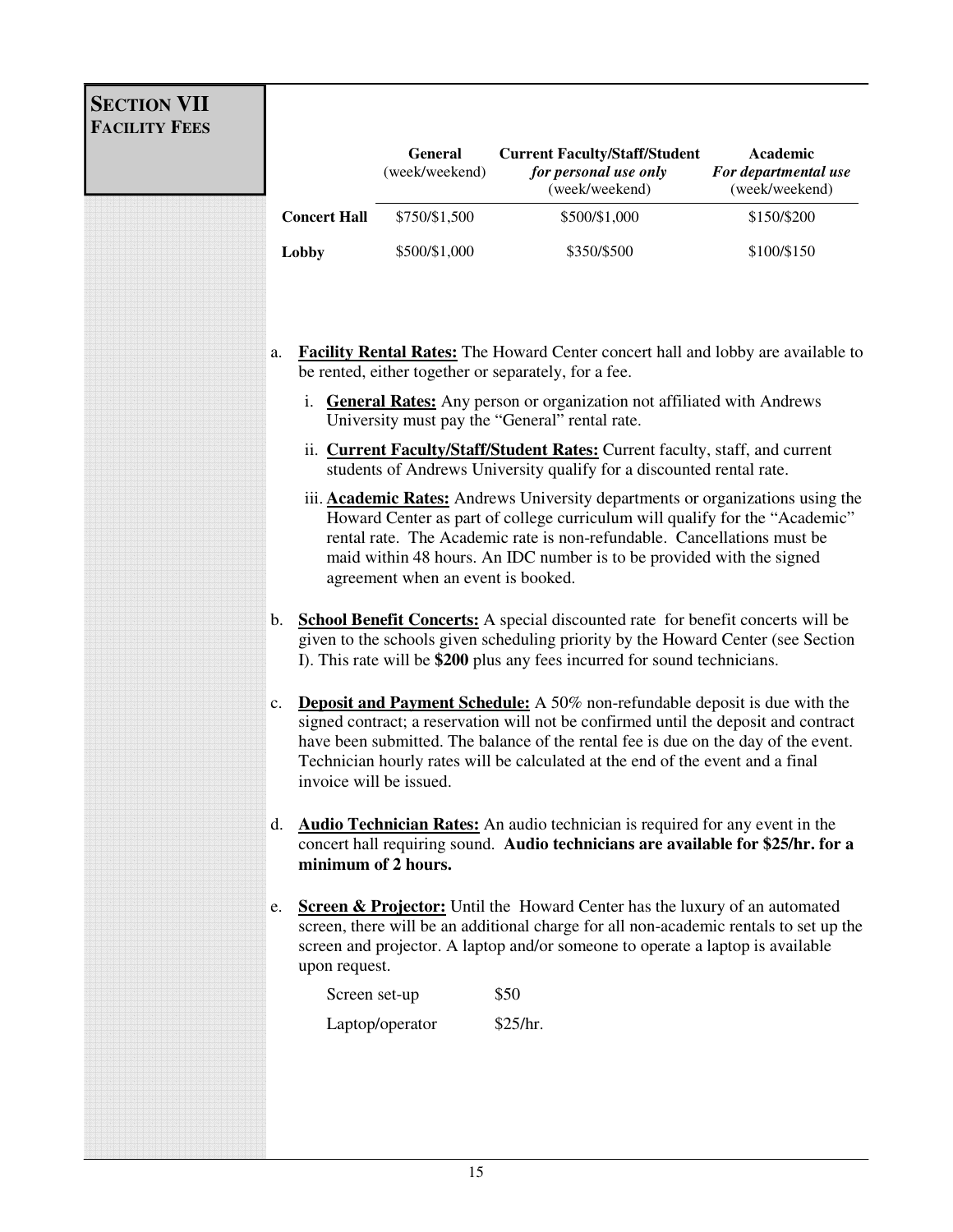<span id="page-15-0"></span>

| <b>SECTION VII</b><br>f.<br><b>FACILITY FEES</b><br>sessions. Recording sessions include a minimum of 2 hours with a sound |                                                                                                                                                                                                                                                            |  |  |  |
|----------------------------------------------------------------------------------------------------------------------------|------------------------------------------------------------------------------------------------------------------------------------------------------------------------------------------------------------------------------------------------------------|--|--|--|
| Howard Center.                                                                                                             | <b>Recording Rates:</b> The Howard Center concert hall is available for recording<br>technician in the concert hall and a CD hard copy or digital copy of the recording.<br>Recording sessions do not include editing, nor is this service provided at the |  |  |  |
| <b>Base Rate</b><br>\$200                                                                                                  |                                                                                                                                                                                                                                                            |  |  |  |
| Sound Technician<br>\$25/hr. for a minimum of 2 hrs.                                                                       |                                                                                                                                                                                                                                                            |  |  |  |
| <b>Additional Time</b><br>\$25/hr.                                                                                         |                                                                                                                                                                                                                                                            |  |  |  |
| Minimum Total<br>\$250                                                                                                     |                                                                                                                                                                                                                                                            |  |  |  |
| g.<br>rows of risers may be removed for an additional fee, due with the deposit.                                           | <b>Riser Removal:</b> Should extra space on the stage become necessary, the first two                                                                                                                                                                      |  |  |  |
| First row only<br>\$200                                                                                                    |                                                                                                                                                                                                                                                            |  |  |  |
| First and second row<br>\$500                                                                                              |                                                                                                                                                                                                                                                            |  |  |  |
| any additional piano tuning, if desired.                                                                                   |                                                                                                                                                                                                                                                            |  |  |  |